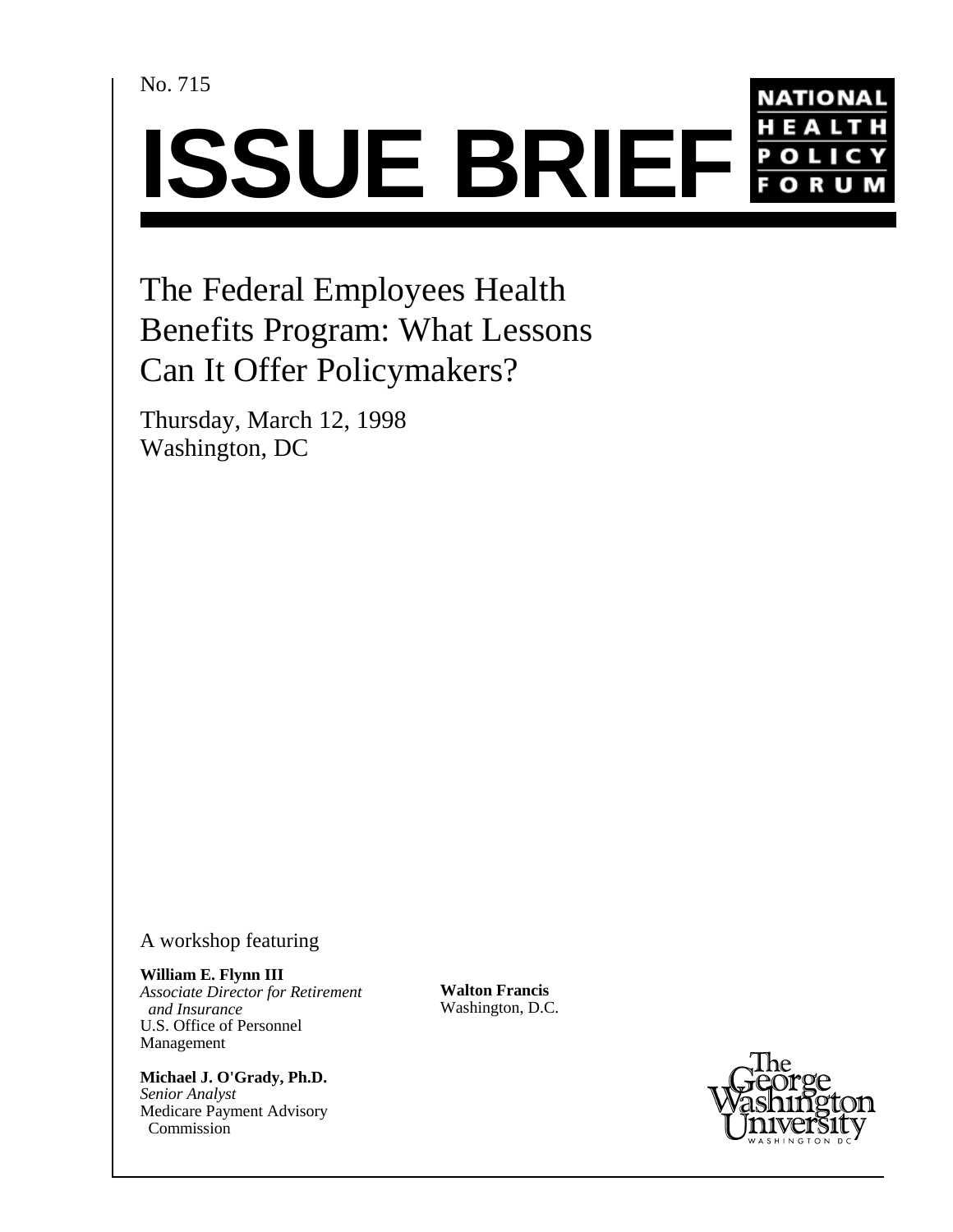# The FEHB Program

The Federal Employees Health Benefits (FEHB) program frequently enters health policy discussions. It is often cited as a living example of "managed competition," in which a multitude of health plans compete for customers. Some analysts have held it up as a model for Medicare and other public programs to emulate. Some legislators view it as a vehicle upon which to piggyback coverage of other populations, such as military retirees or employees of small businesses. Last, but not least, the FEHB program is simply a major purchaser of health insurance. In fact, it is the largest employer health plan in the United States, providing coverage to about 9 million people—federal workers and retirees and their dependents and survivors—at an annual cost of about \$17 billion.

This Forum meeting will examine how the federal employees health program works, what issues its managers face, and what lessons their experience might offer for covering other populations.

## **HISTORY**

Congress did not set out to design a health insurance marketplace when it created the FEHB program in 1959. Rather, it was doing something that most other large employers already had accomplished in simply providing health benefits for employees.

The program began operation in 1960, offering 28 plans, with 15 available in the Washington, D.C., area.<sup>1</sup> The enabling legislation enacting the FEHB program allowed four types of plans to compete: existing employee-sponsored plans, a nationwide service benefit plan, a nationwide indemnity plan, and health maintenance organizations (HMOs). Previously, in the absence of an employer-sponsored plan, some federal government agencies had offered group plans paid for by employees. The legislation allowed those employee organization plans to continue. Under the provisions of the statute authorizing the Civil Service Commission to contract for a government-wide service benefit plan and a government-wide indemnity plan, Blue Cross and Blue Shield and the Aetna Life Insurance Company, respectively, established plans in the program. Each had a high and a standard option.<sup>2</sup> (Aetna withdrew its indemnity plan several years ago, after its competitive position was damaged by adverse risk selection.) The original law also required the program to offer HMOs, and at the beginning 21 participated. Today, the number of HMOs has grown to more than 300. While the fee-for-service plans in the FEHB program are limited to those specified in statute, the law allows any HMO to join if it meets federal admission requirements. Seven of the fee-forservice plans are open only to people in select groups.

# **A MARKETPLACE**

The FEHB program is often called the largest managed competition system for offering consumers a large variety of health plan choices in a way that contains costs.<sup>3</sup> Over its almost 40-year history, the program has faced several problems, some directly related to the large number of options offered to members. One of the most significant problems is related to risk segmentation—that is, some health plans in the program have attracted or retained a disproportionate number of older and sicker people than others. Attracting a relatively sicker population means that plans must charge higher prices, thereby putting them at a competitive disadvantage compared to plans with healthier enrollees.

Two key architectural features driving competition within the FEHB program are its annual open enrollment period and its method for contributing to members' health plan costs. In essence, each year the government offers each employee or retiree a sum of money to help cover the cost of health coverage, while asking the person to contribute part of his or her wages or pension toward that cost. About 15 percent of those eligible eschew the program altogether. Some of these people opt to join outside plans, such as those offered by spouses' employers that may have richer benefits or

# **ISSUE BRIEF**/No. 715

**Analyst/Writer** Karl Polzer

**National Health Policy Forum** 2021 K Street, NW, Suite 800 Washington, DC 20052 202/872-1390 Fax 202/862-9837

**Judith Miller Jones**, Director **Karen Matherlee**, Co-Director **Michele Black**, Associate Director/Editor

**NHPF** is a nonpartisan education and information exchange for federal health policymakers.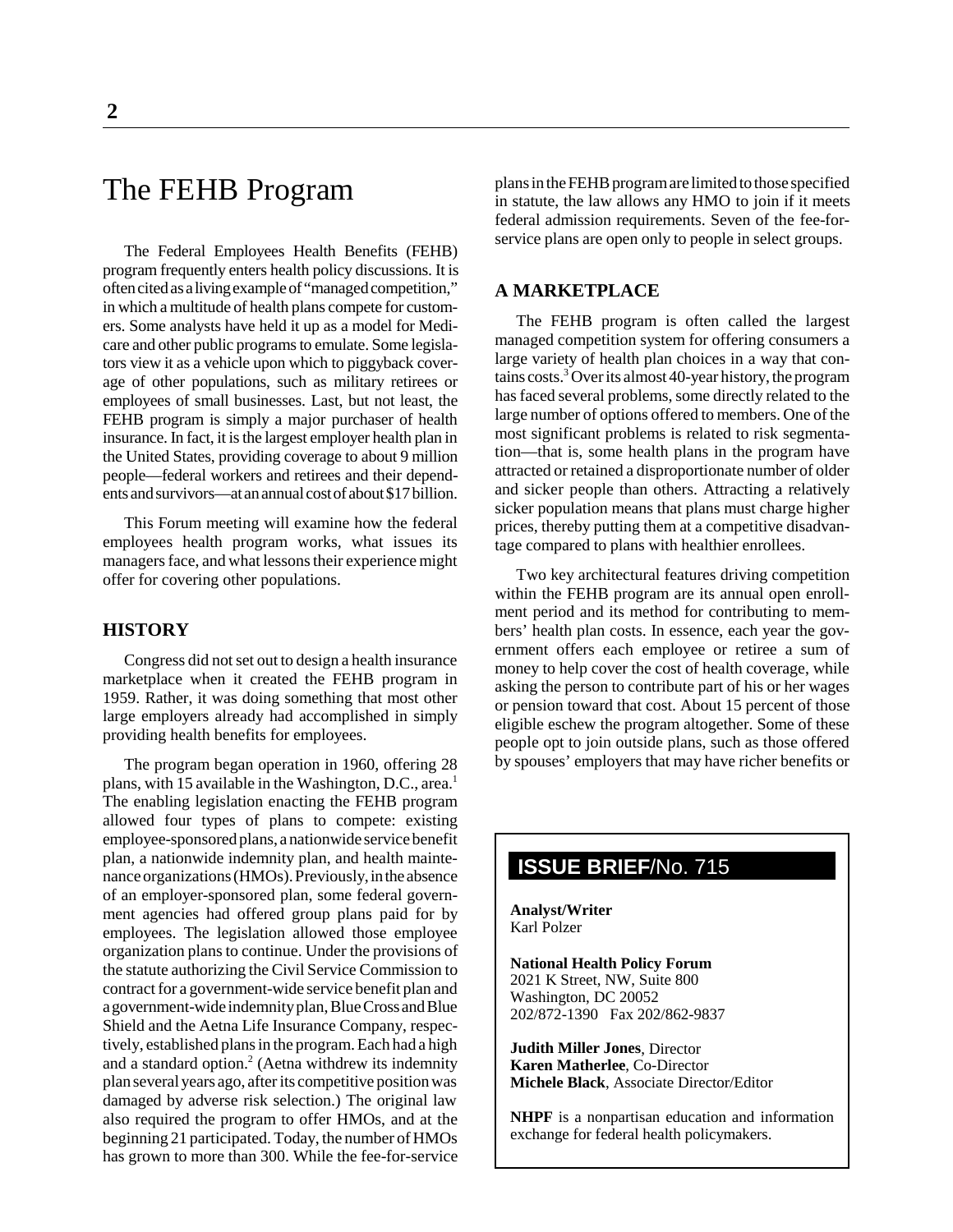require a lower employee contribution. Others (probably mostly younger people or low-wage workers) opt to have no health insurance.<sup>4</sup> FEHB program members can choose from between one and three dozen plans in each geographic area.<sup>5</sup> In 1996, while the vast majority of plans being offered were HMOs, 72 percent of those covered by the program chose fee-for-service or PPO (preferred provider organization) plans.<sup>6</sup> Almost all of the 2.3 million active employees in the program have chosen either HMOs with limited networks of providers or PPOs in which they face financial incentives to use providers in a network. About 5 percent of enrollees switch among plans each year.

Of the 4.1 million employees and annuitants in the program, about 1.8 million were enrolled in the Blue Cross/Blue Shield high and low options, as of September 1997. Other fee-for-service plans with the highest number of enrollees were the Mail Handlers high and low options (479,000), Government Employees Hospital Association (246,000), National Association of Letter Carriers (166,000), and American Postal Workers Union (115,000). HMOs with the largest FEHB enrollment were Kaiser Permanente-California (139,000), Aetna U.S. Healthcare (92,000), Kaiser Permanente Mid-Atlantic (77,000), NYLCare Mid-Atlantic (41,000), and GHI Health Plan (41,000). About 80 HMOs in the program had fewer than 300 FEHB enrollees. (PruCare of Connecticut had only two FEHB members as of September 1997.)<sup>7</sup>

The Office of Personnel Management (OPM), which runs the program, sets financial, administrative, and benefit terms for each plan. While each plan must offer core medical and hospital benefits, there is considerable variety in benefit structures. OPM publishes a guide to help members makes choices but does not attempt to compare the costs of plans for members. The agency also provides extensive information on the OPM Web page on the Internet. At least half of the covered employees and many retirees have access to and use the Web site, according to OPM officials.<sup>8</sup> The Center for the Study of Services, publisher of *Washington Consumers' CHECKBOOK* magazine, sells a consumer guide for \$8.95 that estimates how much each plan will cost enrollees by subtracting the government contribution from each plan's premium and adding to that amount estimates of how much each plan will cost people as a result of cost-sharing features, such as copayments and deductibles.

#### **The FEHB Program's Payments to Plans**

OPM pays health plans under a formula that will change January 1, 1999, under provisions in the Bal-

anced Budget Act of 1997 (BBA). In 1996, the federal contribution ranged from about \$1,100 to \$1,600, constituting 75 percent of the least expensive plan's premium and 47 percent of the costliest plan's premium.<sup>9</sup> Federal employees and retirees pick up the rest of the tab.

Originally designed to cover 60 percent of premium costs, the federal contribution was set at 60 percent of the average of six plans that Congress thought would be representative of the entire program's population. These "Big Six" plans were specified as the high options under the service benefit and indemnity benefits plans, the two largest employee organization plans, and the two largest HMOs. Over the years, the high-option plans experienced substantial adverse selection, partly because they tended to retain a higher-utilizing population, causing their premiums to rise faster than those of other plans. Linking the government contribution to the premium growth rates of plans that experienced adverse segmentation resulted in the government's spending more than it intended on almost every other plan in the program.

When Aetna withdrew its government-wide indemnity plan from the program in 1990 because the plan's viability was being threatened by adverse risk segmentation, the government contribution would have dropped considerably if it had been based on the remaining five of the "Big Six" plans enumerated in statute. Instead, a contribution methodology was enacted that preserved the "Big Six" formula by calculating a "phantom" Aetna premium based on the actual 1989 premium raised by the average premium increase for the other five plans. The phantom formula was extended through the end of contract year 1996 and a slightly modified version was used for 1997 and 1998. Since the phantom premium is substantially higher than the other five premiums, it artificially inflated the government's contribution, according to OPM. (The 1997 and 1998 modifications were intended to alleviate this problem.)

Barring further amendments of the law, the program would have shifted to a "Big Five" formula to set the government premium contributions after 1998, resulting in the shift of nearly \$27 a month in costs to the average enrollee. Instead, the administration and Congress developed a new "fair share" formula that was enacted as part of the BBA. Beginning in 1999, this formula will set the government's maximum dollar contribution at 72 percent of the weighted average premium of program participants; it will continue the 75 percent ceiling on the contribution to any particular plan.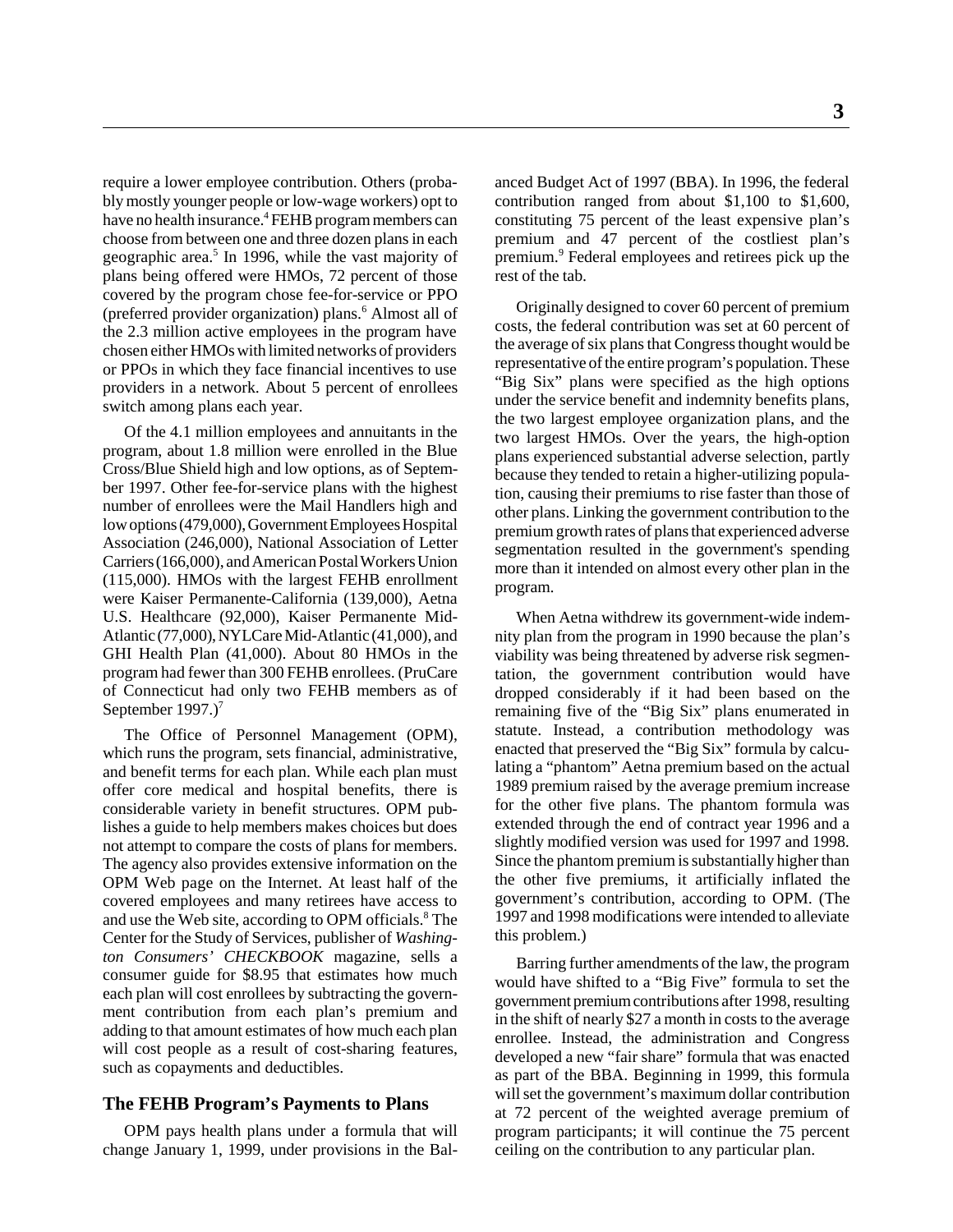The current FEHB payment formula encourages but may not maximize competitive premium prices. Setting the government contribution on a percentage basis limits how much consumers will respond. For example, program members who shift among the lower-cost plans keep only 25 percent of the premium savings and must pay only 25 percent of any additional premium. However, those who shift among the highest-cost plans will pay the full marginal cost of any additional premium because of the government contribution ceiling. Finally, price competition based on plan efficiency may be muted because the government does not adjust payment to health plans to compensate those that have attracted

or retained higher-risk members.

A payment formula that would send stronger price signals to consumers would have the government pay a fixed amount equal to the entire premium of the least costly plan, with members picking up the additional costs if they opted for other plans. In the absence of a risk-adjusted payment formula, however, stronger price signals might exacerbate the risk segmentation that already has occurred and cause many of the remaining fee-service-plans to become uncompetitive. OPM officials interviewed say that they believe on philosophical grounds that all employees ought to contribute something toward paying for premiums. Furthermore, moving to a contribution formula that required employees to pay nothing for the cheapest plan might raise costs to the government if it induced people who have opted for spouses' plans with greater contribution requirements to shift into the FEHB program.

OPM officials also say that they do not want employees' choice of plan to be based entirely on price and want people to consider the quality of plans as well. To this end, the agency surveys members' satisfaction with plans and publishes the findings and is working to develop quality measures.

#### **Risk Segmentation**

The FEHB program enrolls three sets of people: employees, annuitants with Medicare, and annuitants without Medicare, according to Walton Francis, a longtime analyst of the program. In total, more than 40 percent of those enrolled in the program are annuitants. Annuitants with Medicare cost the program slightly less than employees, because Medicare is primary payer for their coverage. The remaining annuitants are more costly to insure. Over the years, employees and annuitants with Medicare gradually fled plans with a disproportionate share of annuitants without Medicare, causing a number of plans to enter "a death spiral from

adverse selection."10 According to Francis, the main reform needed to offset the effects of risk segmentation is to have the government pay more for higher-cost annuitants.

Risk segmentation has had negative economic consequences for many of the FEHB program's members. A plan that has attracted primarily high health risks can cost several times as much for approximately the same level of benefits as a plan made up of healthier risks. For example, an evaluation of the FEHB program published by OPM in 1988 documented that, while Aetna's high and standard options had virtually the same actuarial value (a three-percentage-point difference was estimated), the high-option premium was more than two times greater and its employee contribution rate was more than four times higher than the corresponding figures for the standard option. $^{11}$  OPM officials say that risk segmentation is a much smaller problem in the program today than it was a decade ago. They point out that it does not have any impact on government costs and that individuals have freedom to leave a plan they think is overpriced and join another. However, many employees do not understand the cost and benefit differences between plans, despite the information available to them.

The 1988 evaluation by Towers, Perrin, Forster, & Crosby concluded that the FEHB program faced several fundamental problems. It noted that, while plans competed at the consumer level for lower-risk enrollees, the lack of competition among carriers for entry into the program had severe consequences. As noted above, OPM can exercise little or no discretion about which firms compete. The nationwide plans are determined by statute, and any HMO may join that meets certain standards. According to the report:

By legislating that it will do business with certain entities and only with those entities, the Government relinquishes the tremendous leverage it could other exercise in the health care marketplace. By contracting with such a large number of entities (over 400), the Government also multiplies its costs and fragments its buying power. Competition in the FEHB program is at the consumer level, for which the program has often been praised. However, this form of competition does nothing to counteract these inefficiencies, but actually exacerbates them. As noted above, the purpose of this competition is almost exclusively to attract the better risks, not to provide a product in the most cost-effective manner.<sup>12</sup>

The 1988 evaluation also noted that communityrated HMOs, often drawing healthier members of the federal employee program, might be overpaid. To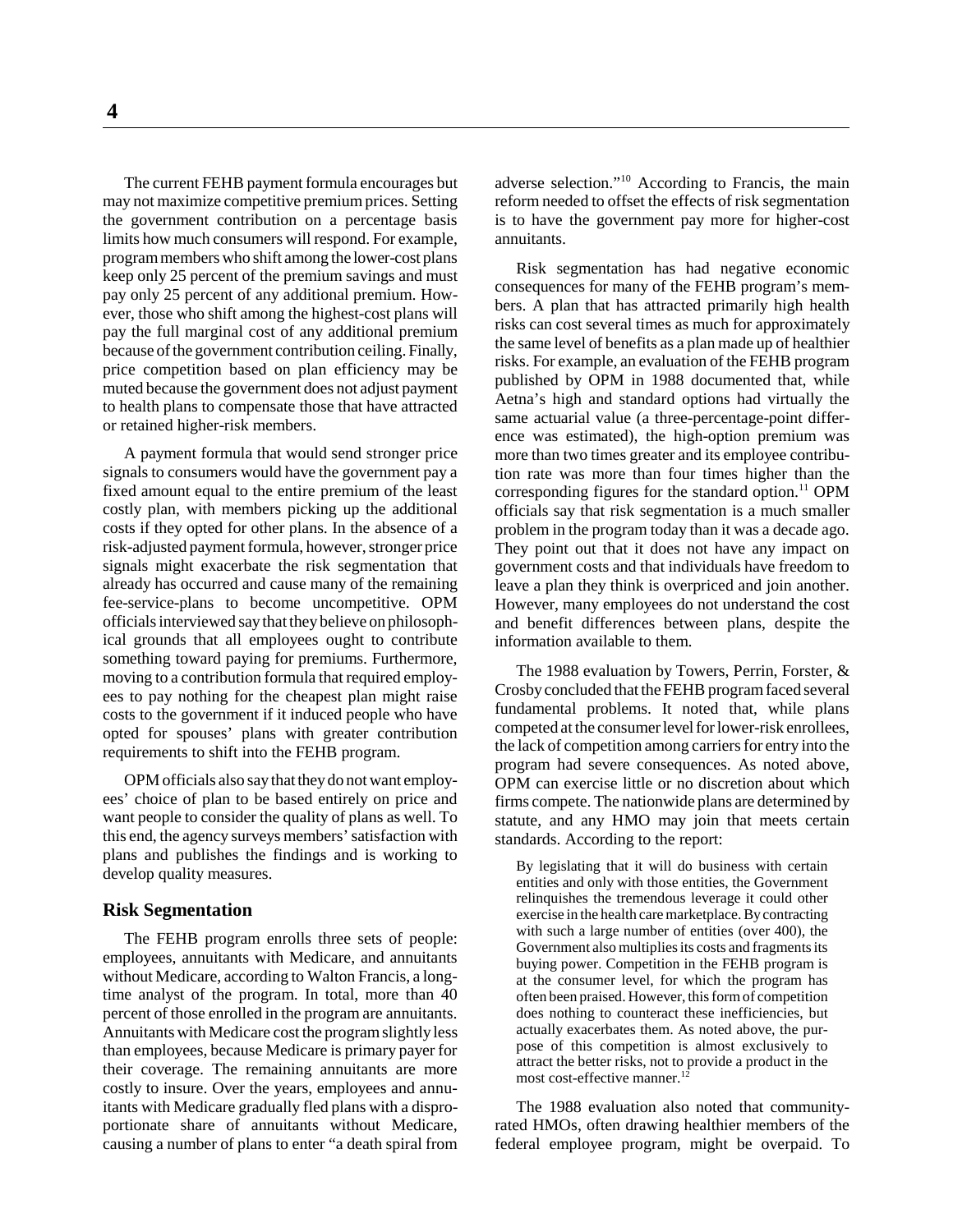alleviate this problem, OPM now negotiates rates with HMOs based either on the experience of FEHB members or on an estimation of what private firms are paying. This estimate is based on rates paid by the two employers in the community whose numbers of employees enrolled in the HMO are closest in size to the number from the FEHB program.

In recent years, OPM has taken a number of steps to mitigate the opportunities for risk selection. The program's administrators have limited the variation in benefit packages, requiring some plans to drop benefits and others to add them. The difference in actuarial value of the packages is reported to have narrowed to as little as about 10 percent, down from four or five times that much in  $1989$ <sup>13</sup> Despite the narrowing of actuarial value, the costs to employees among plans can vary widely. For example, the enrollees' share of premium for fee-for-service plans ranges from \$39.55 a month to \$248.41 a month. While some of the difference is attributable to benefit differences, how much of the cost variation is due to risk segmentation, plan efficiency, quality of care, and other factors is open to question.

#### **Costs**

In recent years, the FEHB program has held up well when compared to other employer programs in its effort to restrain the growth of health insurance premiums. Surveys of employers show that annual premium growth in employer plans dropped from double-digit rates at the beginning of the decade to 2 percent or less during the past three years.14 While demonstrating a similar trend, FEHB premiums have generally grown at rates lower than those reported by nonfederal employers, with average premiums actually declining in 1995 and 1996, according to the Congressional Budget Office (CBO). Although OPM announced that FEHB premiums would increase by an average of 8.5 percent in 1998, this appears to be consistent with developments in the private market, according to CBO. Premium increases among private employers will be in the 5 to 10 percent range in 1998, according to estimates by the Hay Group, a firm that tracks employer premium costs.

#### **THE FORUM SESSION**

The FEHB program is constantly held up as an example to emulate and sometimes seen as a place to put populations needing health insurance. For example, during last year's debate over reforming Medicare, one approach under consideration would have converted Medicare to a defined contribution plan mimicking many features of the FEHB program.<sup>15</sup> More recent proposals would open the program to military retirees and to members of the general public who do not have access to health insurance.

A bill introduced recently by Reps. Bill Archer (R-Tex.) and Dan Burton (R-Ind.) would allow federal workers to opt for high-deductible policies coupled with medical savings accounts (MSAs). Proposals to establish MSAs as an option in Medicare and the private sector drew opposition from those arguing that the highdeductible policies would exacerbate risk segmentation problems because they would appeal mainly to relatively younger, healthier people. Proponents often argue that the high-deductible policy provides a helpful incentive for individuals to restrain healthcare spending while the MSA provides a vehicle for savings to help pay for future medical needs.

This Forum meeting will examine how the FEHB program works, what issues its managers face, and what lessons it might hold for covering other populations. **William E. Flynn III,** associate director for retirement and insurance at OPM, will lead off with an overview of the program and key issues facing its managers. **Walton Francis,** a leading expert on the FEHB program, and **Michael J. O'Grady, Ph.D.,** senior analyst at the Medicare Payment Advisory Commission, will analyze important features of the program as well as what lessons it may hold for outside populations.

#### **Issue Questions**

The questions to be addressed include the following:

- On what basis do health plans compete within the FEHB program?
- Does the statutory requirement to have particular plans compete in the program detract from the government's ability to contain the growth of costs? How much leverage could OPM exert if it were mandated to be more selective about which carriers competed?
- Given the contribution formula and other features of the program, to what degree do plans compete to attract healthier members and to what degree do they compete on the basis of administrative efficiency and quality of care?
- How are various players—individuals, health plans, and taxpayers—affected by the risk segmentation that has occurred in the program and to what degree?
- Should the government consider implementing a risk adjustment system for paying FEHB health